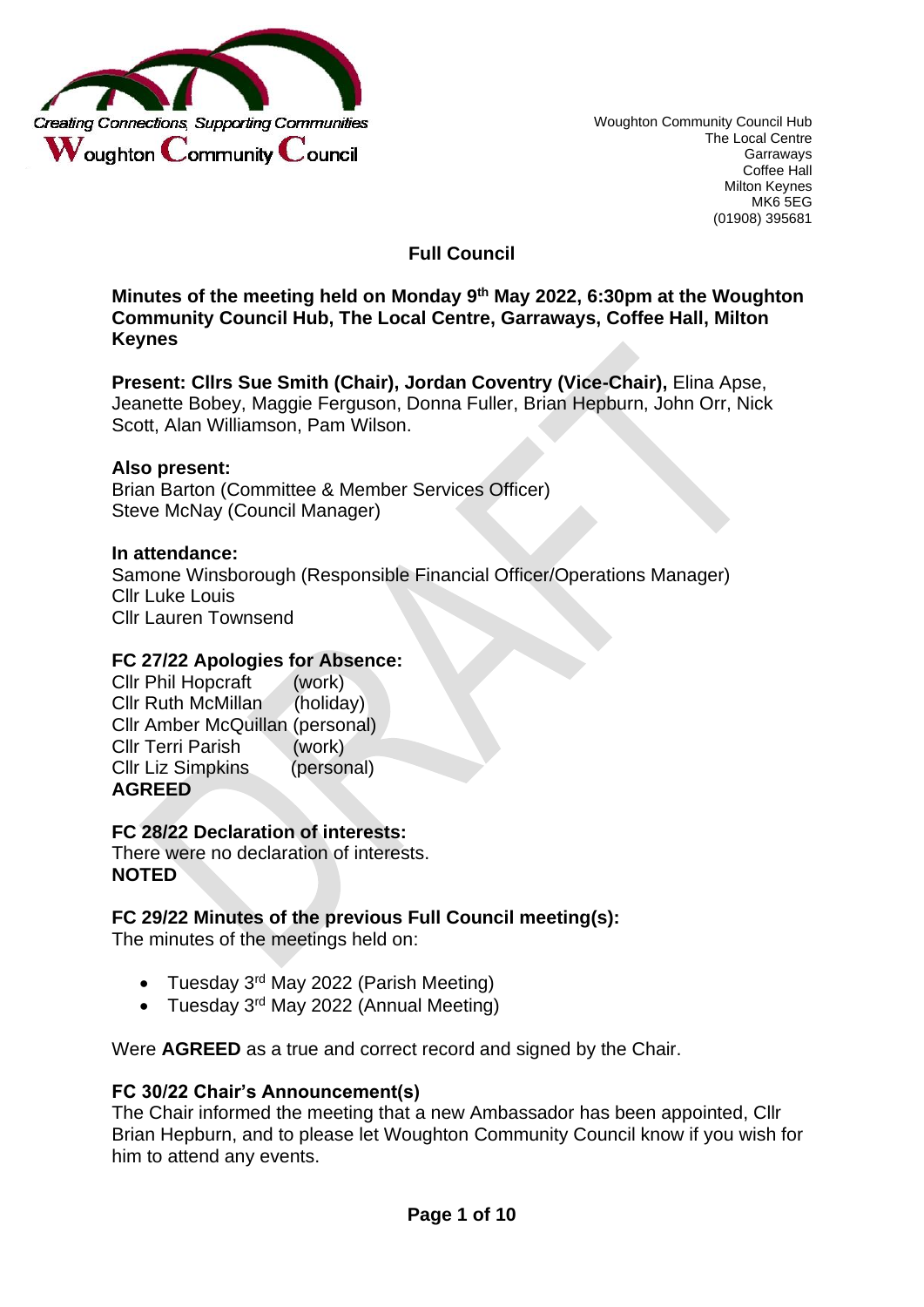The next meeting of the Operations Committee will be held on Monday 16<sup>th</sup> May 2022, 6:30pm at the Woughton Community Council Hub in the Council Chamber the deadline for notifying the Committee & Member Services Officer of any agenda items is Tuesday  $10<sup>th</sup>$  May 2022.

Potato and Leek soup will be served at the Community Café on Tuesday 10<sup>th</sup> May 2022.

## **NOTED**

## **FC 31/22 Questions from the public:**

There were no questions from the members of the public. **NOTED** 

## **FC 32/22 Ward Matters arising:**

Cllr Elina Apse raised parking problems on Netherfield with contractor vehicles due to recent building work at the Milton Keynes University Hospital, there are also issues with the amount of traffic at the Redway School on Netherfield, especially during the morning and at the end of the School day, this causes access problems on the street, and could be a problem for emergency vehicles, something needs to be done about access perhaps staggered times at the School, and to approach Milton Keynes University Hospital.

The Netherfield Councillors and the Netherfield Residents Association have been in constant contact with the School.

Cllr Donna Fuller said the Milton Keynes University Hospital has been approached about contractor vehicles parking.

The Council Manager said that any planning application for the Milton Keynes University Hospital does have a traffic and travel plan, and if contractor vehicles are still parking on neighbouring estates then they are in breach of the conditions to the approved planning application, and so the hospital needs to be aware of this.

The Council Manager also said that there could be the possibly of a one way system with access from Farmborough and leaving by The Hide.

Cllr Jordan Coventry pointed out that the school does have a large car park and that most pupils are driven to school because they cannot get to the school by themselves.

Cllr Jeanette Bobey said that mostly staff and volunteers use the car park after the buses have dropped the pupils off and have returned to the depot, since the school extension to the former housing office the situation has got worse.

Concern was expressed that tensions are developing with residents who are now leaving notes on cars parked outside their properties.

The Chair suggested that a representative from the Milton Keynes University Hospital and the Redway School are invited to attend a Full Council meeting to try and seek a solution to these parking issues that have been raised.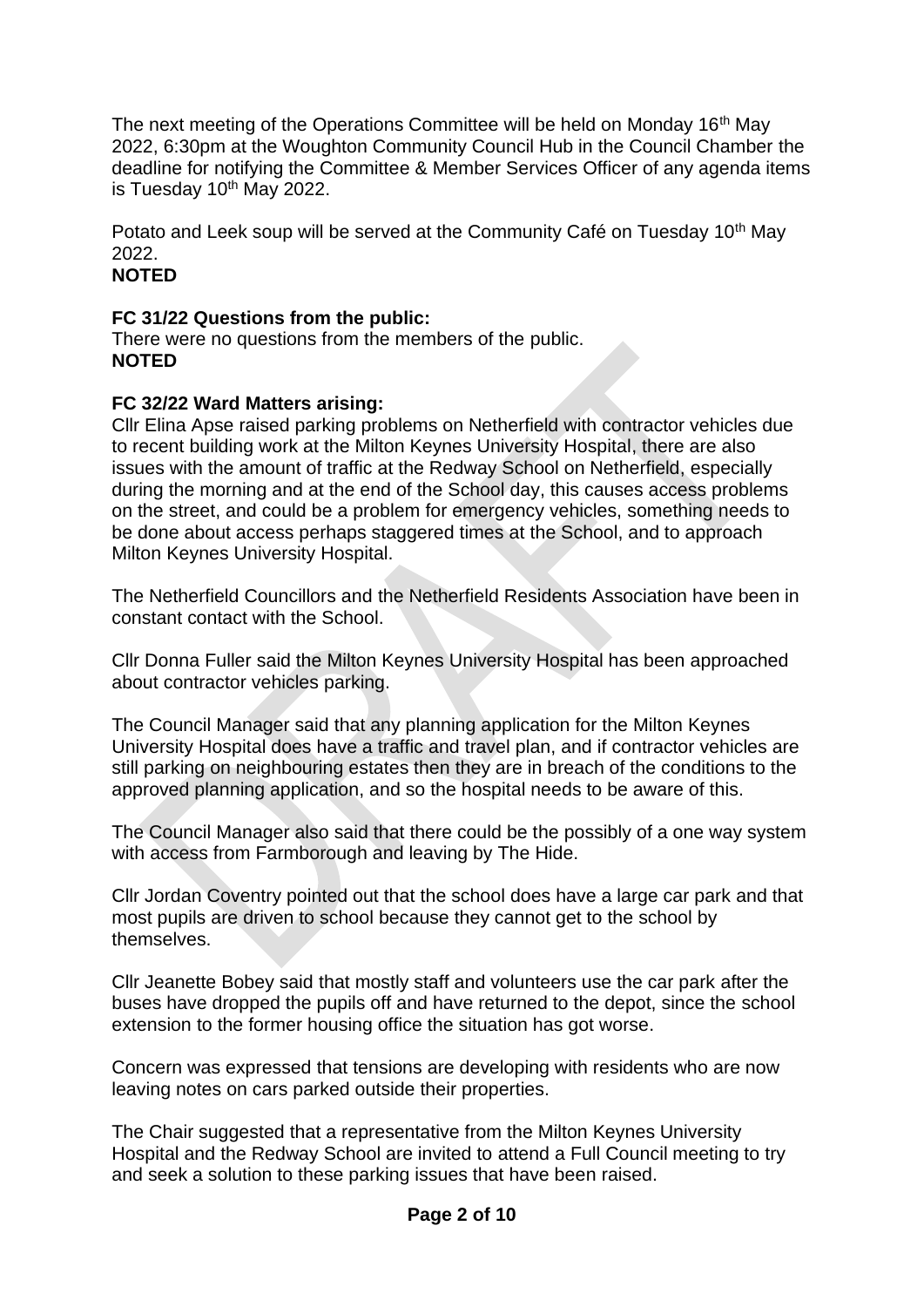Cllr Jordan Coventry asked if there was any update on the salt bins, the Council Manager said that he would chase the matter up.

- **RESOLVED**
	- **1. To invite a representative from the Milton Keynes University Hospital and the Redway School to attend a Full Council meeting to try and seek a solution to the parking issues.**
	- **2. That the Council Manager to chase up Milton Keynes Council about the provision of salt bins in the Woughton Community Council area.**

## **FC 33/22 Milton Keynes Council Ward Councillors report:**

Cllr Donna Fuller informed the meeting that casework is ongoing with housing problems, issues with rats, parking challenges, Cllr Fuller said please let her know of any issues in your ward and if there are the same multiple issues they can be presented together to hopefully get something done. **NOTED** 

## **FC 34/22 Feedback from meetings with Outside Bodies:**

a) Woughton Welfare Trust - **Cllr Elina Apse - no report.**

b) MKALC – **Cllr Liz Simpkins, Cllr Sue Smith, Cllr Pam Wilson - no report.**

c) Parishes Forum - **Cllr Liz Simpkins, Cllr Sue Smith – no report.** 

## **FC 35/22 To note the minutes from the following Committees:**

a) Planning Committee – Tuesday 19<sup>th</sup> April 2022. b) Services Committee - Wednesday 20<sup>th</sup> April 2022. **NOTED**

## **FC 36/22 Council Manager's report:**

The Council Manager updated the council on activities and delegated decisions made since the previous meeting.

Staff absences due to illness has impacted on the Council and now seems to be improving.

The Arts and Heritage event on Netherfield was well attended and well received, with lots of feedback, ideas and historical discussion.

There was some disability awareness training that took place in the Chambers, attended by officers, members and volunteers.

Officers and members also attended the Community Iftar at the Islamic Centre on Coffee Hall, commemorating the breaking of the fast during Ramadan.

Carole Burselm, the County Officer for B&MKALC retired and her leaving event was held in Aylesbury, attended by the Chair and Council Manager.

The Chairs Awards was held and was well received, despite some issues with the catering.

Delegated powers have been used to agree to roofing repairs at the Tinkers Bridge Meeting Place (immediate action was needed, due to rotten boarding, damaged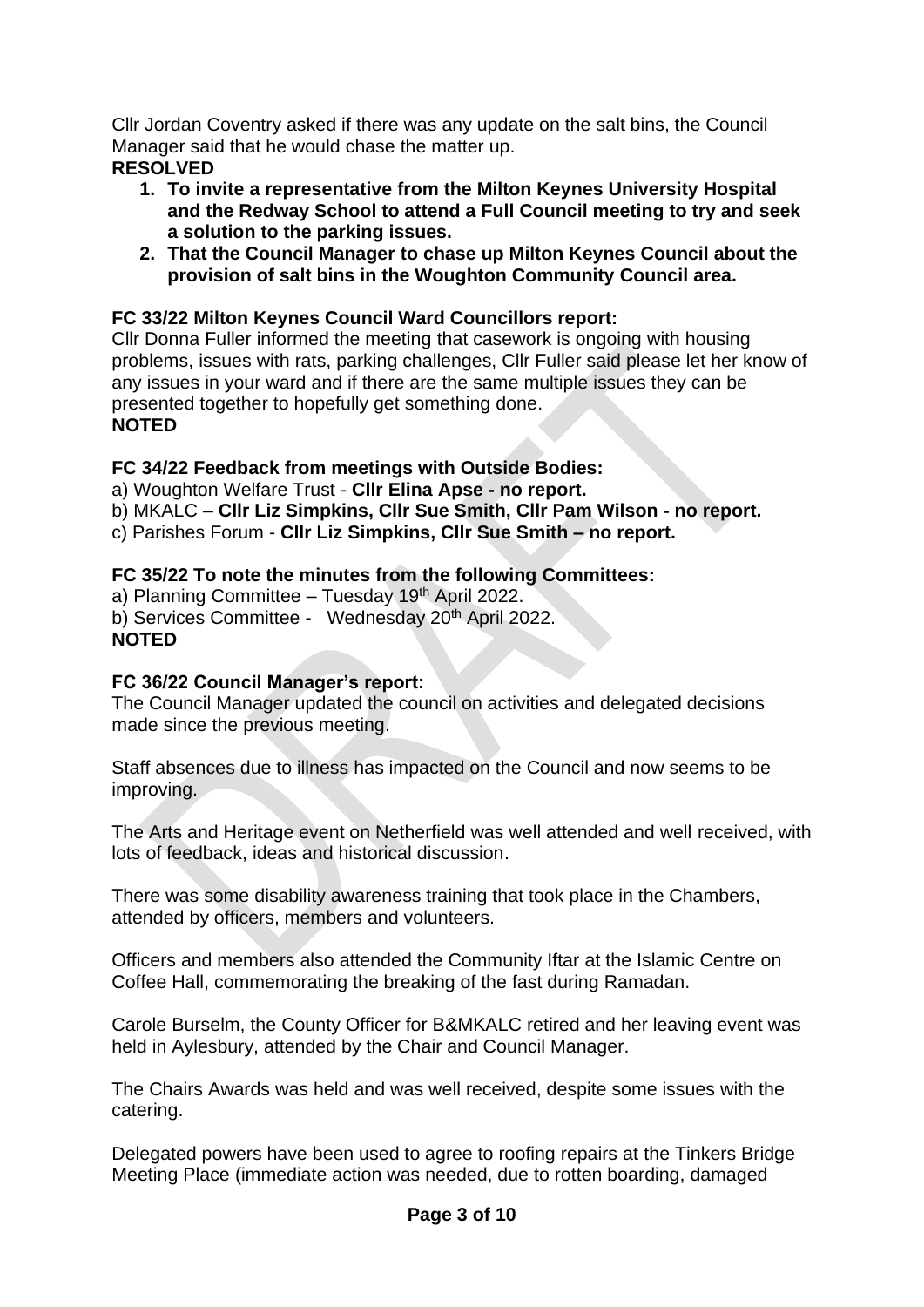rubber, broken roofing felt and water incursions that threatened to cause more internal damage).

With Cllr Yvonne Tomlinson retiring due to moving out of the area, this means a casual vacancy will be declared for the Leadenhall Ward.

Due to the really sad news that Cllr Carole Baume, Ward Councillor for Woughton and Fishermead, passed whilst on holiday last month there will shortly be a byelection.

A student from the Milton Keynes Academy spent a week of work experience, covering all aspects of the services provided by Woughton Community Council. After some discussion it was agreed to put on the agenda for the next meeting of the Operations Committee, possible renumeration for work experience placements which was raised by Cllr Janette Bobey.

## **RESOLVED**

- **1. To note the report.**
- **2. To put on the agenda for the next meeting of the Operations Committee, possible renumeration for work experience placements.**

#### **FC 37/22 To agree the Internal Auditor's report and the Annual Governance and Accountability Return 2021/2022 (AGAR):**

The Responsible Financial Officer went through the AGAR form with Members and the various budget heading and variances.

The Internal Auditors report had not proposed any actions and or recommendations.

The meeting thanked the Responsible Financial Officer and the Finance Officer for all their hard work on the accounts and the end of year process.

#### **RESOLVED**

#### **To agree the Internal Auditor's report and the Annual Governance and Accountability Return 2021/2022 (AGAR).**

#### **FC 38/22 update on the Lead Member roles:**

The Council Manager updated the meeting on the Lead Member roles, following the Annual Meeting.

The Council Manager collated a list of possible Lead Member roles covering the following subjects:

- Council Strategic Plan(s)
- Neighbourhood Plan
- Communications
- Partnerships / External Relationships
- Safeguarding (Adults and / or Children)
- Housing
	- o Repairs and maintenance
	- o Social housing stock and development
	- o Private sector housing
- Homelessness and rough sleeping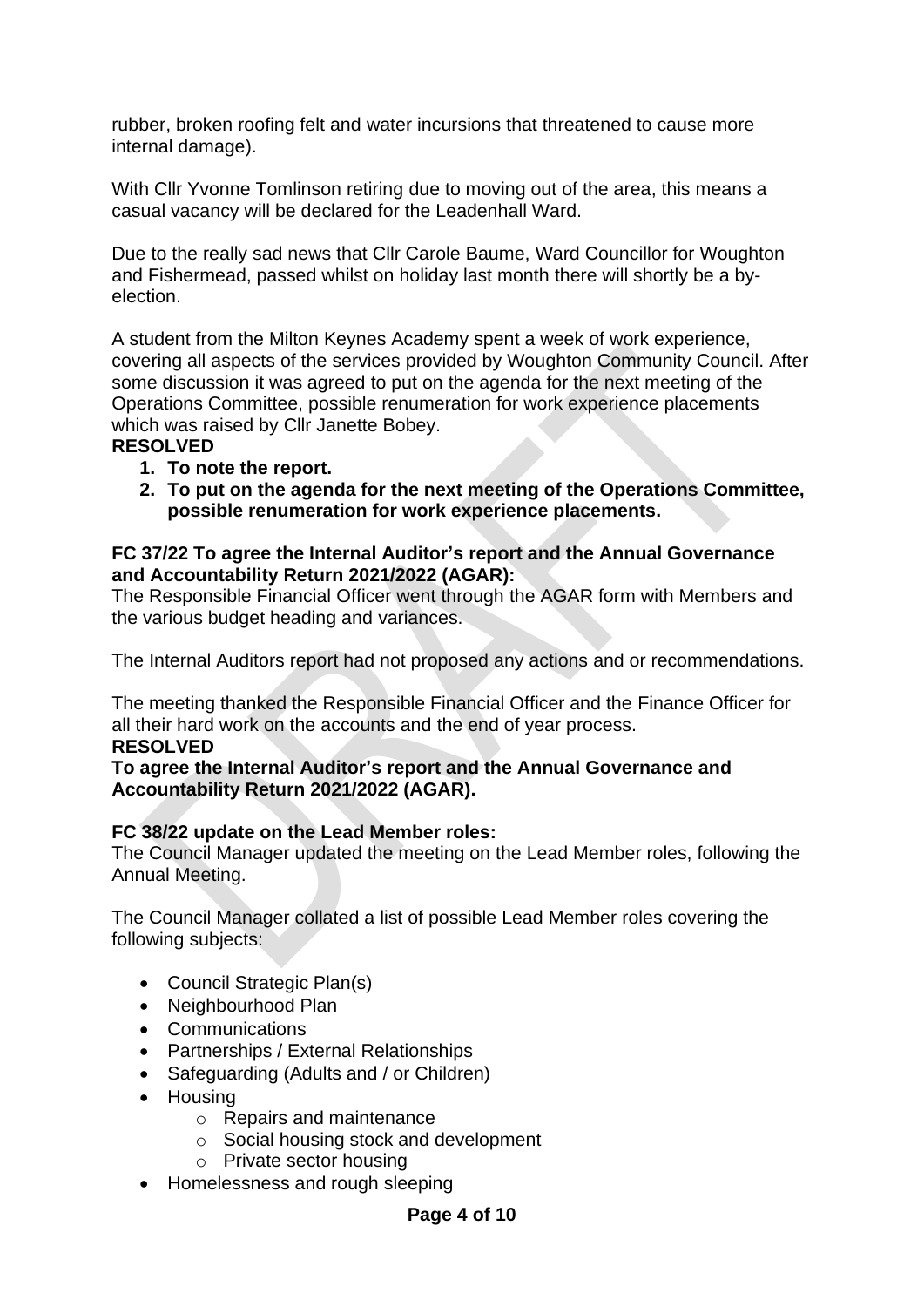- Health (physical and / or mental, plus public health)
- Renewal and regeneration
- Finance and budgets
- Procurement, tendering and contracts
- Property and facilities
- Human Resources
- Waste, recycling, fly tipping, bins, etc.
- Community safety, police liaison, crime, anti social behaviour
- Equality, diversity, reducing inequality
- Education and learning
- Leisure and sports
- Schools, family centres, youth services
- Transport and transport infrastructure
- Environment, bio-diversity, climate action, etc.
- Quality and improvement
- Addressing poverty
- Public realm
- Early years/education
- Elderly issues
- Public health

This is not a comprehensive list, and there will be flexibility as to whether some roles will be needed or additional roles required in the future.

There will be support given to a Lead Member by Officers and ongoing training provided.

Each role will be elected at the Annual meeting for a 12 month tenure.

Members were requested to let the Council Manager know if they were interested in a lead member role.

The Council Manager will provide a full list of those who have expressed an interest in a lead member role at the next Full Council Meeting.

- **RESOLVED** 
	- **1. That Council considers lead member roles, considering the information in the report.**
	- **2. That Council decides on which Lead Member roles are suitable.**
	- **3. That Council considers decision process in the event that more than one member requests any one role (i.e. voting, submission of reasons why, etc.)**
	- **4. That Council considers any length of time allocated – is there a set term for each role.**
	- **5. That Council agrees the following:**
		- **a. That Lead Members are elected in each future year as part of the annual meeting.**
		- **b. That for this year, members are 'elected' via vote at Full Council.**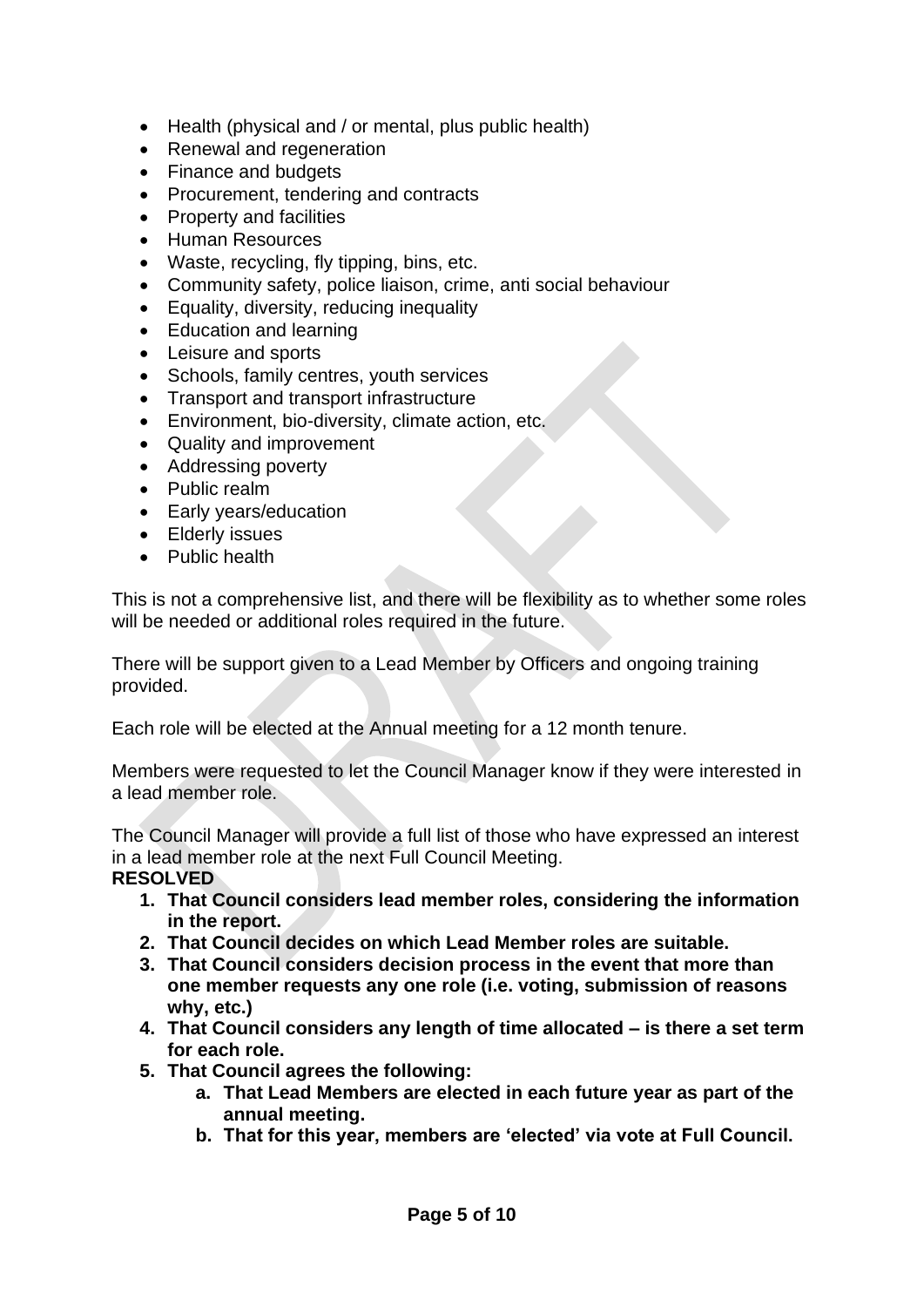- **c. That in the event of more than one member wishing to hold a specific role, that each interested member submits a supporting statement for consideration, in advance of the vote.**
- **d. That Lead Members are 'elected' for a period of one year, renewable at each subsequent Annual Meeting.**
- **e. That there is no maximum number of terms that a member can hold a specific post.**
- **6. That lead members will provide written reports at either Full Council or relevant committees at least quarterly or when requested.**
- **7. That members are invited to consider which, if any, lead member roles they may wish to undertake and submit their preferences to the Committee & Member Services Officer for formal agreement at the Full Council meeting in June 2022.**

#### **FC 39/22 To propose the reminder of and signing of the Code of Conduct and related policy documents:**

The Council Manager reminded Members about their obligations after signing the Code of Conduct and brought to their attention the social media policy document.

The meeting agreed to review the code of conduct at the Annual Meeting, and which afterwards a printed copy by the Council Manager will be given to each member for them to sign.

## **RESOLVED**

- **1. That Council notes the report and associated papers.**
- **2. That Council considers the reason for these documents and the impact on their role.**
- **3. To review the code of conduct at the Annual Meeting, and which afterwards a printed copy by the Council Manager will be given to each member for them to sign.**

## **FC 40/22 To discuss ideas for the Community Infrastructure Fund:**

The Council Manager informed the meeting that Milton Keynes Council has circulated a 2023/2024 Community Infrastructure Fund criteria and guidance note and a quick guide in making an application.

The deadline for submitting an application is Friday 26<sup>th</sup> August 2022.

Full Council would need to review any proposals before making an application.

Residents suggestions would also be welcomed.

Ideas expressed at the meeting were to make all Meeting Places more environmentally friendly and to propose schemes to help alleviate various parking problems on estates.

The meeting agreed to discuss this further at the next Full Council meeting. **RESOLVED**

**To include on the agenda for the next Full Council meeting to discuss ideas for the Community Infrastructure Fund.**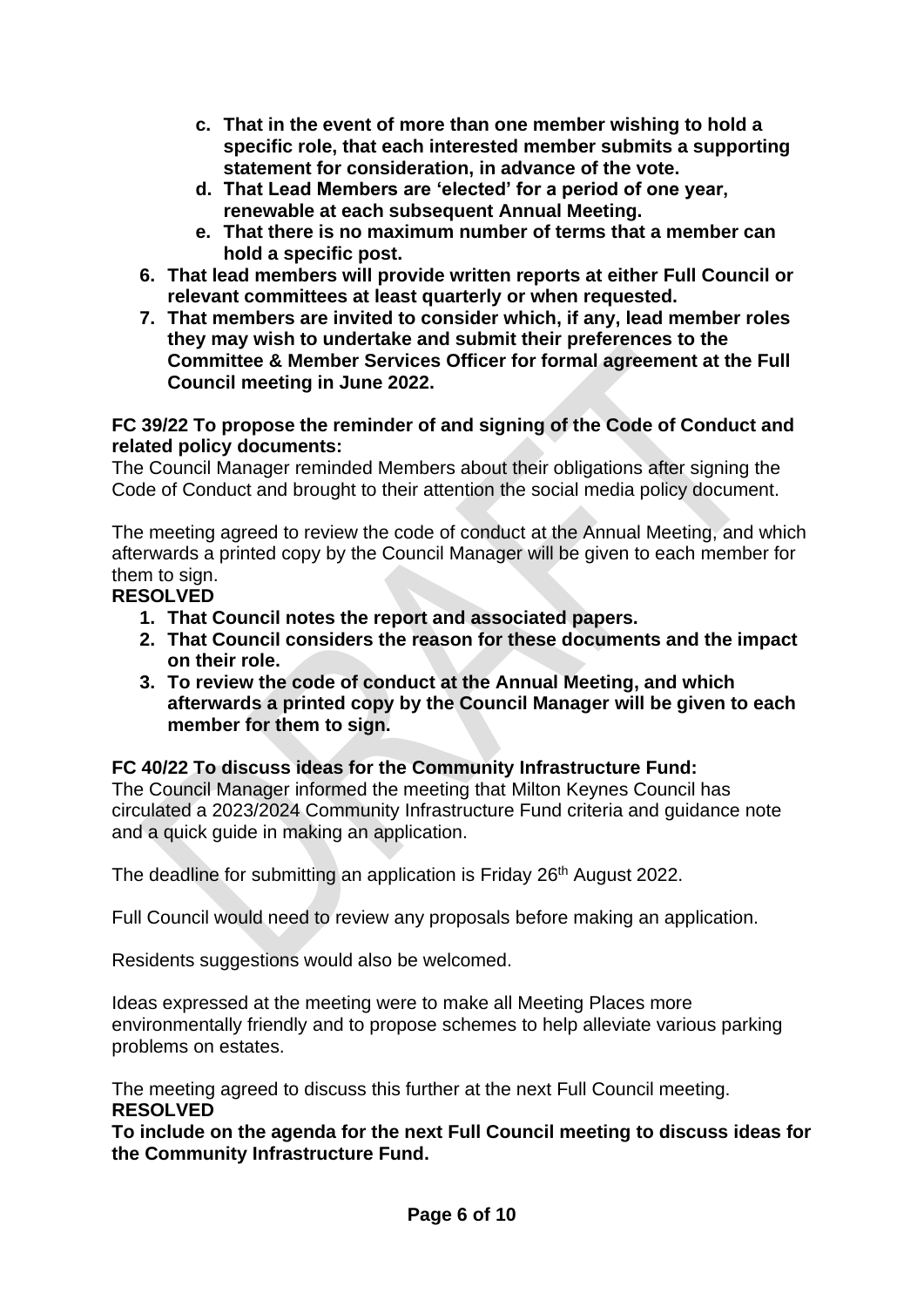## **FC 41/22 To review the 2022/2023 Service Plan:**

The Council Manager updated the meeting on each of the items in the 2022/2023 Service Plan.

#### **Advice and representation:**

A new officer is in post, drop in sessions are happening at Family Centres, they are getting increasingly busy. Two (2) volunteers are also involved, work to be undertaken to fully embed and have a collective and collaborative approach, utilising the expertise on offer.

## **Community Building and engagement:**

Series of events planned, with some changes made to the previously discussed items the jubilee now has a series of local events across the Woughton Community Council area and significantly more small events happening.

#### **Training, employment, and education:**

A proposal from the MK Dons SET to continue to deliver some partnership work around employment, etc. to come to the Services & Community Committee when ready. Job Club is back and mostly running, awaiting clarification from Milton Keynes Council as to value. New library in Netherfield potentially a suitable venue for this type of work.

#### **Fly-tipping and waste management:**

Some positive steps taken, with fixed penalty notices issued, a far more proactive approach from Milton Keynes Council and ongoing work to reduce the impact of antisocial waste behaviour.

The Environment Team continue to work around education, with regular updates and improved website presence, as well as a standing item within the Woughton Gazette. Litter picks have taken place on Peartree Bridge, Beanhill (weekly via the Residents Association), Netherfield (monthly via the Residents Association). Further work is being planned to expand into other estates, with monthly Woughton Community Council events. The Peartree Bridge litter pick was limited in terms of resident engagement.

#### **Landscaping:**

Plans are in place for a less intensive, more ecological approach with this contract.

Proposal made regarding the 'infrastructure' improvements money that was offered by Milton Keynes Council, but timescales look 'flexible' on this.

Depot site is progressing. Some funding has been identified to help with the costs of this and the transfer of the land has been approved, this can happen quite quickly.

Positive start to the season, with the tractor really proving its worth over the past winter and huge inroads made to reduce issues this year. Mowing continues to be going reasonably well, despite the usual repairs and maintenance issues.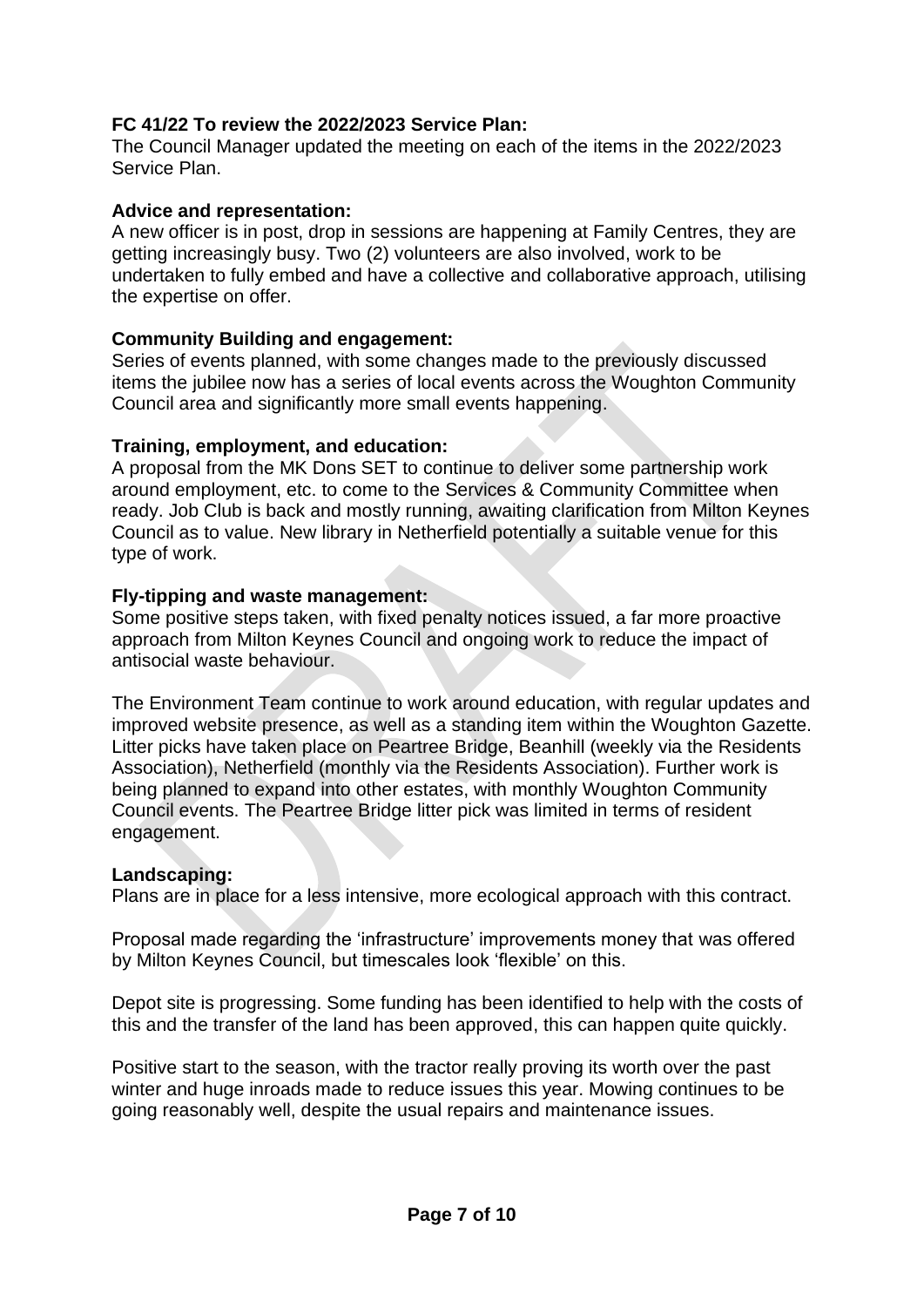## **Community growing space:**

*"To continue to develop the space behind Rochfords to create growing and additional Woughton Community Council resources space."*

The Land registry are 'fast tracking' this application due to the lottery grant issue, so hopefully there will be a quick resolution.

Positive response from the Big Lottery and some funding for fencing already agreed via CIF.

#### **'Geeks in Sheds' / Library of Things / repair café:**

*"To look at how we can reduce waste of items, repairing where possible, supporting people to develop new skills and creating a 'library' of items, mostly occasional use, that can be borrowed by residents."*

No progress, awaiting the depot site delivery.

#### **Blue Light Discos:**

No action on this as yet.

#### **More 'cultural' events:**

Some steps towards this with attendance at the Community Iftar, but much still to do. Additional focus needed over the coming months.

#### **Community Choir:**

No action on this as yet.

#### **Local market:**

No action on this as yet.

#### **Arts and Heritage trails:**

A route has been identified and walked, with some excellent resources already present (e.g. street art, Jed's Trail, Community Garden, etc.) that covers Tinkers Bridge and Netherfield. Talking with Milton Keynes Council regarding the 'Love Exploring' app to get this started, but some permission, remedial work and potentially new art installation to be considered.

#### **Community Boxing:**

Working with the existing group, there is now an established space in the Eaglestone Activity Centre. Further work needed to improve and develop this, in agreement with the Services & Community Committee, as part of the Improvement Plan.

#### **Item from the previous Youth Service Plan:**

YIS offering a Wellbeing Hub at No 95 Jonathans on Coffee Hall. Other updates to follow.

#### **Library provision:**

A Library is in place and open. Limited in scope and scale and can be built upon. Ideas for additional use of that space are welcome to bring people in and ensure it is used.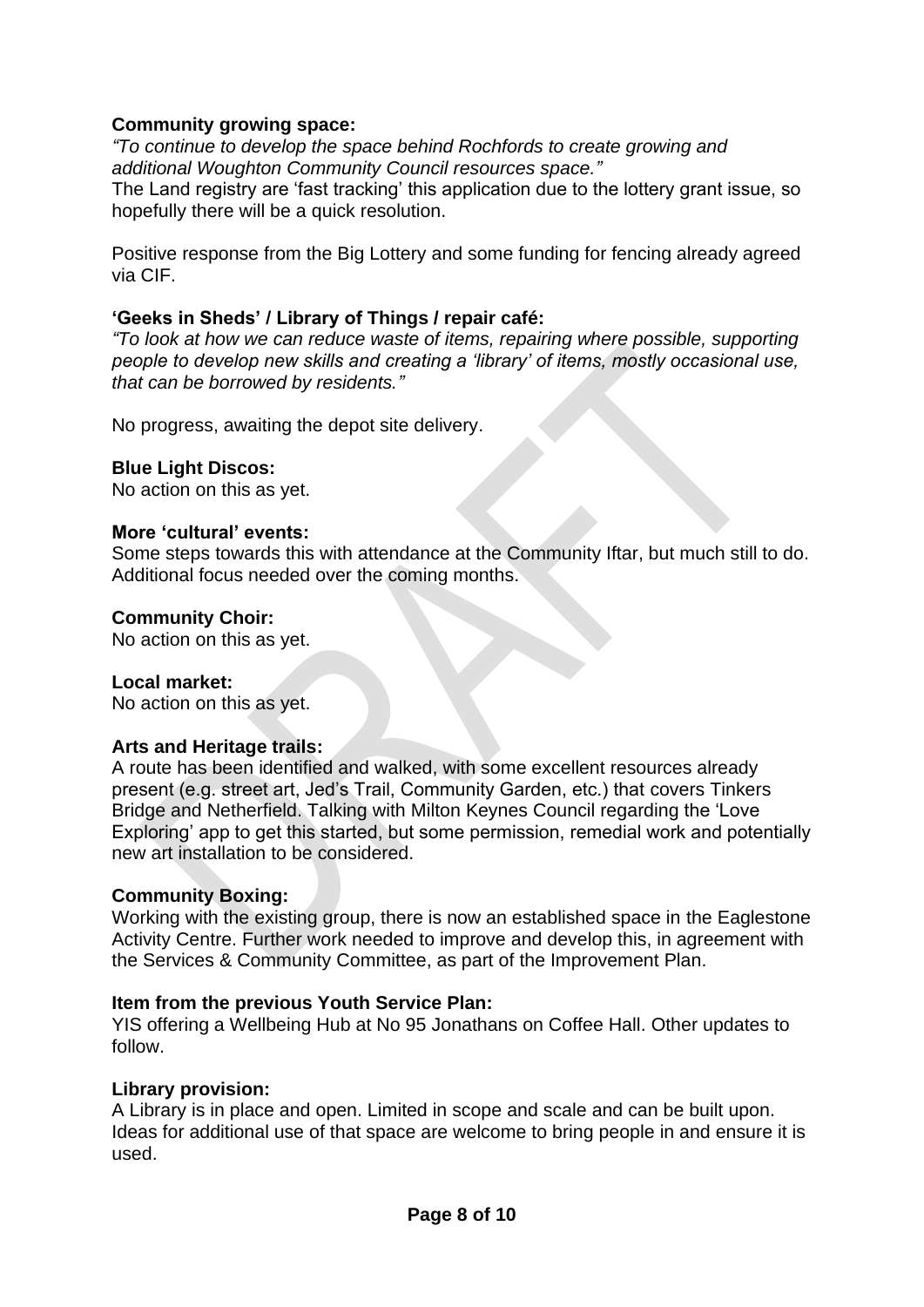## **Community Centre development plan:**

Issues have been identified and a project plan being prepared with clear priorities.

## **Jubilee Carnival:**

No carnival, as limited interest. However, numerous events planned across the Woughton Community Council area, including a beacon lighting at the Hub.

## **CCTV:**

*"To make further use of CCTV across the Woughton Community Council area, to assist with the management and reduction of anti social behaviour, fly tipping, etc."*

No action on this as yet.

The Council Manager was requested to email all Members with a copy of the 2022/2023 Service Plan for them to review and make any further comment(s).

Cllr John Orr thanked Woughton Community Council for all their support to residents associations.

#### **RESOLVED**

**That the Council Manager to email all Members with a copy of the 2022/2023 Service Plan.**

#### **FC 42/22 To confirm the arrangements for setting up a Strategy Working Group:**

The Council Manager thanked Members for their response, the meeting frequency will need to be revisited.

It was agreed to hold the first meeting on Monday 30<sup>th</sup> May 2022 at 6:30pm.

Cllr Jordan Coventry expressed his concern that a representative from Thames Valley Police was not in attendance at this meeting, regarding the placement of the knife amnesty bin.

The Council Manager confirmed that he did not get a response to his email from Thames Valley Police.

The Council Manager was requested to write to Sergeant Mark Tarbitt and invite him to attend the next Full Council meeting.

#### **RESOLVED**

- **1. To hold the first meeting of the Strategy Working Group on Monday 30th May 2022 at 6:30pm.**
- **2. That the Council Manager to write to Sergeant Mark Tarbitt and invite him to attend the next Full Council meeting.**

#### **Date of next meeting:**

Monday 13th June 2022 6:30pm, at the Woughton Community Council Hub, The Council Chamber, 60, Garraways, Coffee Hall, Milton Keynes, MK6 5EG.